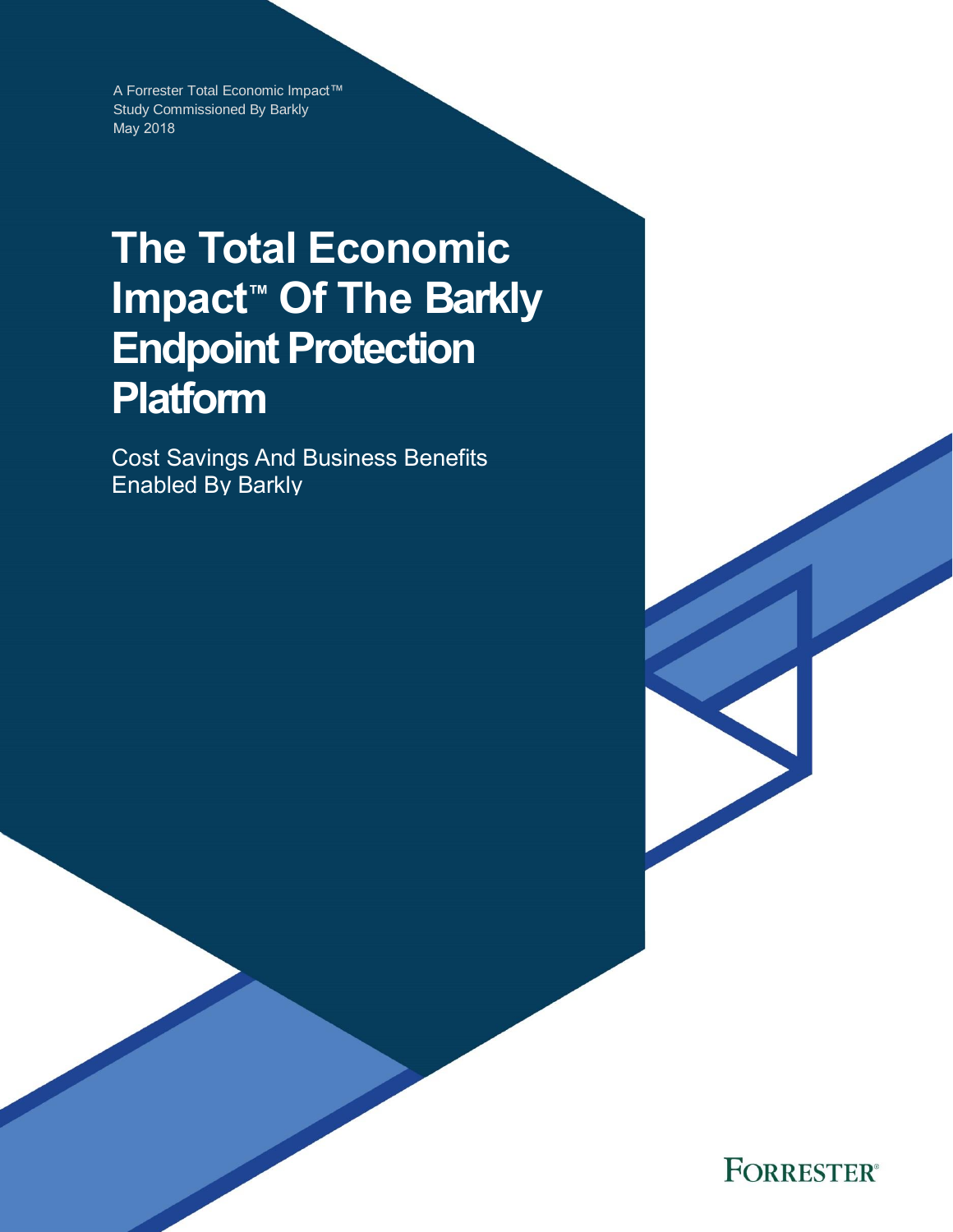## **Table Of Contents**

| <b>Executive Summary</b>                                 | 1              |
|----------------------------------------------------------|----------------|
| <b>Key Findings</b>                                      | 1              |
| <b>TEI Framework And Methodology</b>                     | 3              |
| The Barkly Endpoint Protection Platform Customer Journey | 4              |
| Interviewed Organization                                 | 4              |
| Background                                               | $\overline{4}$ |
| <b>Key Results</b>                                       | 4              |
| <b>Analysis Of Benefits</b>                              | 6              |
| Cost Savings From Avoided Incidents                      | 6              |
| Flexibility                                              | 7              |
| <b>Analysis Of Costs</b>                                 | 8              |
| <b>Technology Licensing Fees</b>                         | 8              |
| Installation, Deployment, And Ongoing Management         | 8              |
| <b>Financial Summary</b>                                 | 10             |
| <b>Barkly Endpoint Protection Platform: Overview</b>     | 11             |
| <b>Appendix A: Total Economic Impact</b>                 | $12 \,$        |
| <b>Appendix B: Endnotes</b>                              | 13             |

**Project Director:** Kathleen Byrne

#### ABOUT FORRESTER CONSULTING

Forrester Consulting provides independent and objective research-based consulting to help leaders succeed in their organizations. Ranging in scope from a short strategy session to custom projects, Forrester's Consulting services connect you directly with research analysts who apply expert insight to your specific business challenges. For more information, visit forrester.com/consulting.

© 2018, Forrester Research, Inc. All rights reserved. Unauthorized reproduction is strictly prohibited. Information is based on best available resources. Opinions reflect judgment at the time and are subject to change. Forrester®, Technographics®, Forrester Wave, RoleView, TechRadar, and Total Economic Impact are trademarks of Forrester Research, Inc. All other trademarks are the property of their respective companies. For additional information, go to forrester.com.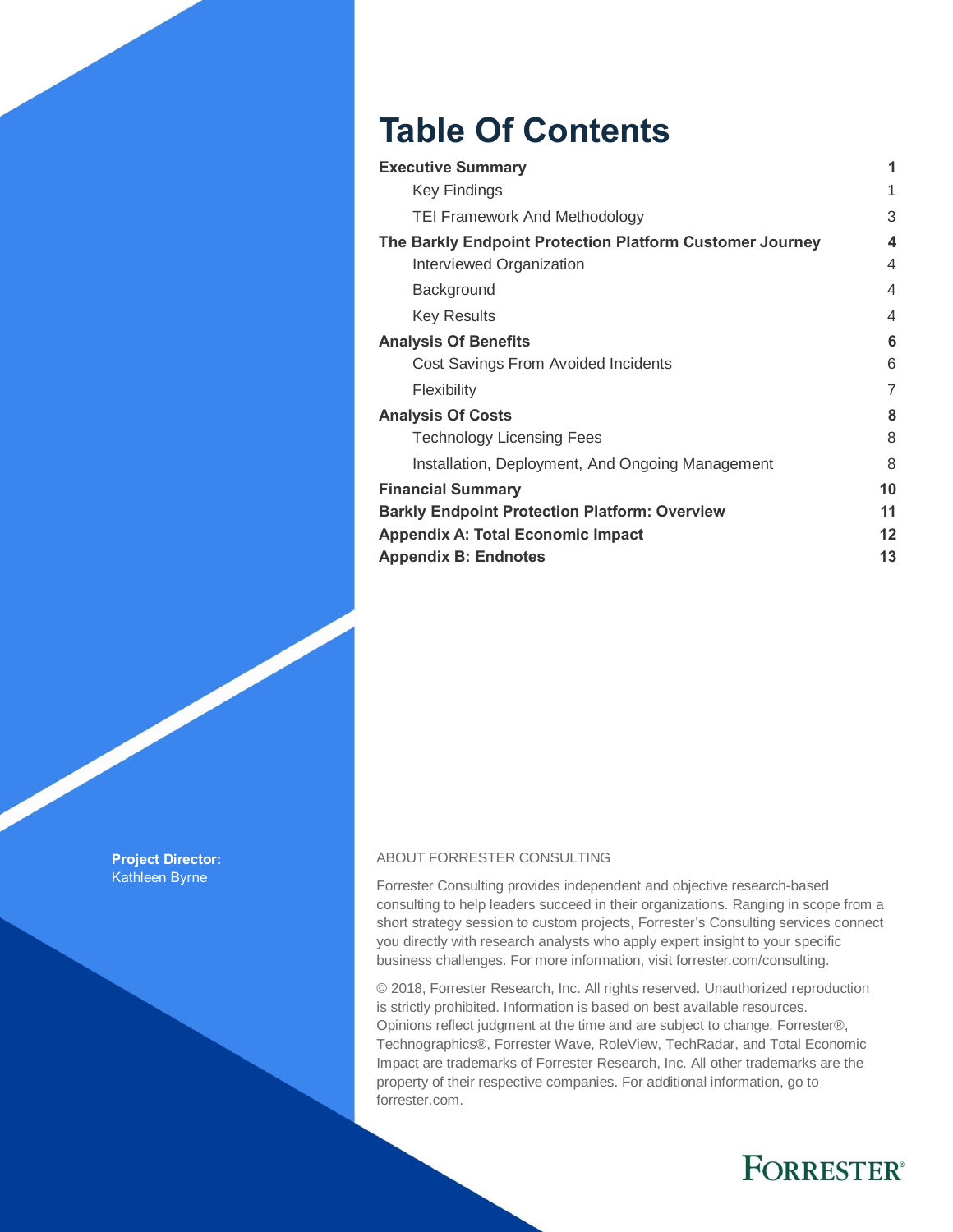### **Benefits, ROI, And Payback**





Cost savings from avoided incidents: **\$336,000**



Payback: **Less than 3 months**

## **Executive Summary**

Cyberthreats are growing in frequency and complexity. Over 50% of organizations in the Forrester Data Global Business Technographics® Security Survey, 2016 had their data compromised or breached in the previous 12 months.<sup>1</sup> Hundreds of thousands of malware samples are uploaded every day. 2 Incidences of fileless threats are on the rise, comprising 77% of recent attacks. <sup>3</sup> Employee workstations are a common point of entry for attackers: A 2017 Forrester survey showed employee and corporate-owned devices as the second and third most common targets for external attacks.<sup>4</sup> Traditional antimalware software, which looks for known signatures, is not designed to catch these new and more complex threats, making midmarket companies that rely solely on antimalware particularly vulnerable. <sup>5</sup> Security professionals are looking for solutions that stop unknown threats without draining resources.

Barkly provides endpoint protection that helps its customers block today's ever-growing list of fileless attack techniques. Designed for small teams, its continuous machine learning engine ensures it stays ahead of evolving threats. Barkly commissioned Forrester Consulting to conduct a Total Economic Impact™ (TEI) study and examine the potential return on investment (ROI) companies may realize by deploying the Barkly Endpoint Protection Platform. The purpose of this study is to provide readers with a framework to evaluate the potential financial impact of the Barkly Endpoint Protection Platform on their organizations.

To better understand the benefits, costs, and risks associated with this investment, Forrester interviewed one customer that has been using Barkly for a year and a half. The customer added Barkly to its security stack, deploying it alongside its legacy antivirus (AV).

### Key Findings

**Quantified benefit.** The interviewed organization experienced the following risk-adjusted present value (PV) quantified benefits:

› **Protection from unknown and fileless attacks prevented three incidents per year, avoiding remediation costs and lost productivity.** After installing and deploying Barkly on 600 machines just a year and a half ago, the customer has already stopped five malicious attacks. Had these attacks made it through the frontline and become incidents, the customer would have incurred expenses over \$50,000 per incident in lost productivity and recovery time. Over three years, with a conservative estimate of three avoided incidents per year, the customer saves over \$300,000.

**Costs.** The interviewed organization experienced the following riskadjusted PV costs:

- › **Technology licensing fees.** The customer licenses Barkly for 600 machines at a cost of \$18,000 per year.
- › **Installation, deployment, and ongoing management.** According to the interviewee, installation and deployment "took under a minute," and ongoing management requires 1% to 2% of an admin's time.

Forrester's interview with an existing customer and subsequent financial analysis found that the interviewed organization experienced benefits of \$335,725 over three years versus costs of \$47,858, adding up to a net present value (NPV) of \$287,867 and an ROI of 602%.

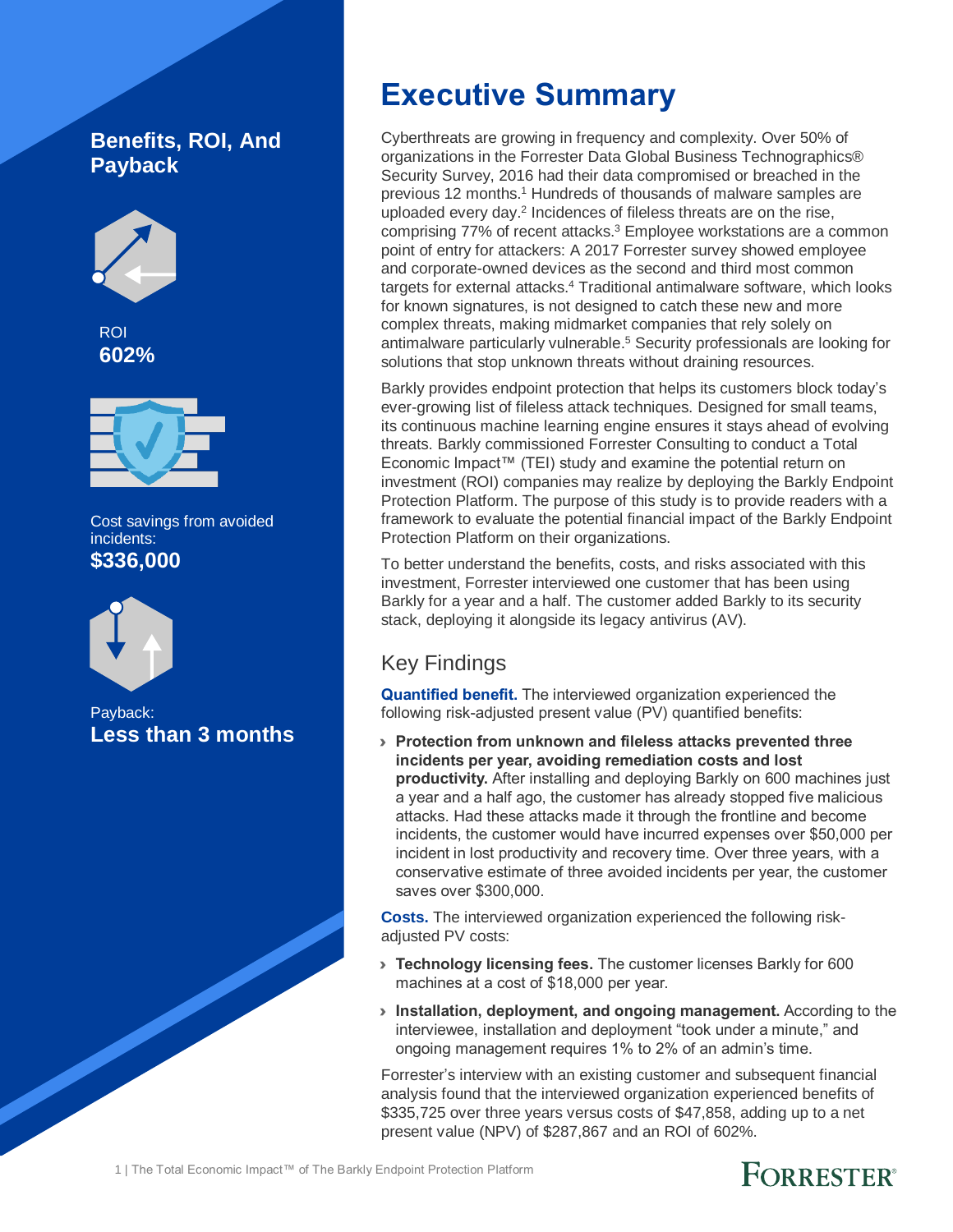#### **Financial Summary**

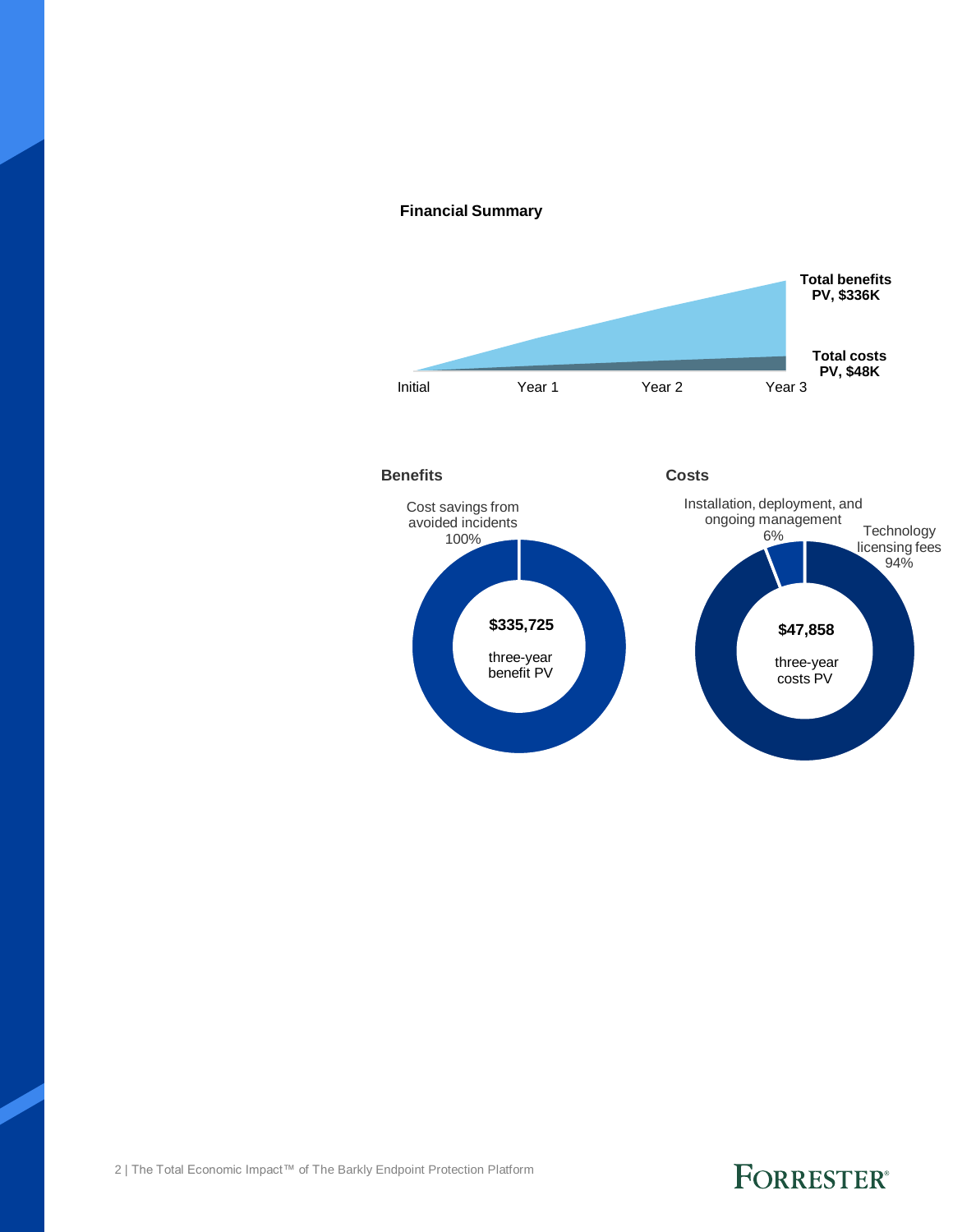The TEI methodology helps companies demonstrate, justify, and realize the tangible value of IT initiatives to both senior management and other key business stakeholders.

### TEI Framework And Methodology

From the information provided in the interview, Forrester has constructed a Total Economic Impact™ (TEI) framework for those organizations considering implementing the Barkly Endpoint Protection Platform.

The objective of the framework is to identify the cost, benefit, flexibility, and risk factors that affect the investment decision. Forrester took a multistep approach to evaluate the impact that the Barkly Endpoint Protection Platform can have on an organization:

### **DUE DILIGENCE**

Interviewed Barkly stakeholders and Forrester analysts to gather data relative to the Barkly Endpoint Protection Platform.



#### **CUSTOMER INTERVIEW**

Interviewed one organization using the Barkly Endpoint Protection Platform to obtain data with respect to costs, benefits, and risks.



#### **FINANCIAL MODEL FRAMEWORK**

Constructed a financial model representative of the interview using the TEI methodology and risk-adjusted the financial model based on issues and concerns of the interviewed organization.



#### **CASE STUDY**

Employed four fundamental elements of TEI in modeling the Barkly Endpoint Protection Platform's impact: benefits, costs, flexibility, and risks. Given the increasing sophistication that enterprises have regarding ROI analyses related to IT investments, Forrester's TEI methodology serves to provide a complete picture of the total economic impact of purchase decisions. Please see Appendix A for additional information on the TEI methodology.

#### **DISCLOSURES**

Readers should be aware of the following:

This study is commissioned by Barkly and delivered by Forrester Consulting. It is not meant to be used as a competitive analysis.

Forrester makes no assumptions as to the potential ROI that other organizations will receive. Forrester strongly advises that readers use their own estimates within the framework provided in the report to determine the appropriateness of an investment in the Barkly Endpoint Protection Platform.

Barkly reviewed and provided feedback to Forrester, but Forrester maintains editorial control over the study and its findings and does not accept changes to the study that contradict Forrester's findings or obscure the meaning of the study.

Barkly provided the customer name for the interview but did not participate in the interviews.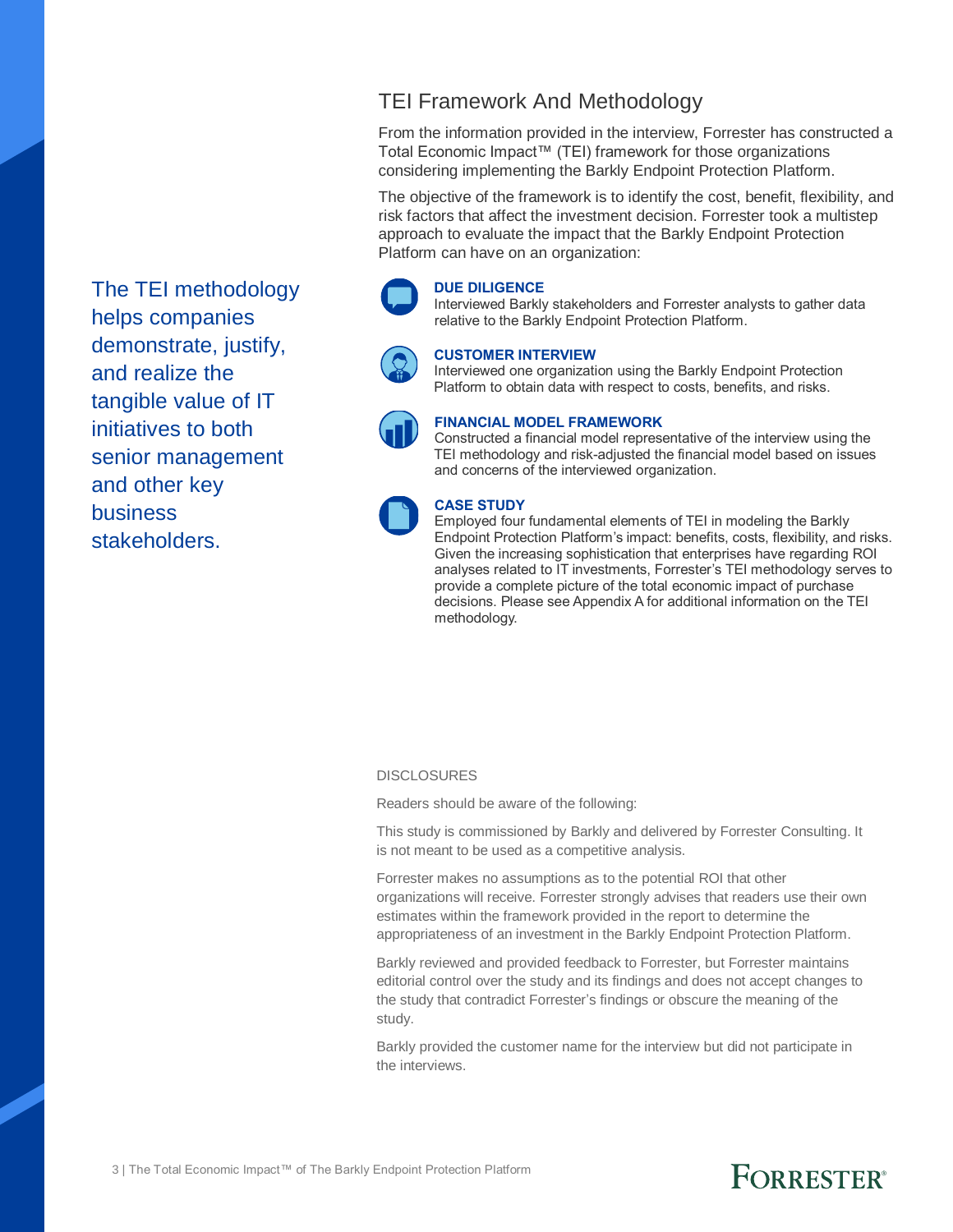## **The Barkly Endpoint Protection Platform Customer Journey**

#### **BEFORE AND AFTER THE BARKLY ENDPOINT PROTECTION PLATFORM INVESTMENT**

### Interviewed Organization

Forrester interviewed the VP of technology at an organization that uses the Barkly Endpoint Protection Platform. That customer:

- › Is a \$5 billion division within a global telecommunication conglomerate.
- › Employs 4,000 people, 600 of whom have had Barkly running on their workstations for the past 18 months.
- › Leverages a multilayered approach to endpoint protection, running Barkly alongside its legacy AV software and a multilayer defense at the network and firewall, as well as an insider threat program.

### **Background**

The VP of technology is charged with protecting his division from ongoing security threats. As attackers become more advanced, and fileless attacks grow in frequency, he describes this task as a "constant battle." He is always on alert for a way to increase his threat protection.

Prior to deploying Barkly, he leveraged a wide array of tools to protect against attacks at the endpoint. He described Barkly as having "a unique approach that [he] felt could bear fruit in terms of impacting and stopping attacks before they become incidents." After evaluating Barkly and selecting it for its ability to stop evolving threats based on behaviors rather than signatures, he chose to add it to his endpoint protection array, running alongside his existing solutions.

"When you look at the adversaries — whether it's criminal activity or nation-state activists — the threat is constantly evolving and changing."

*VP of technology, telecommunications*

### Key Results

Barkly delivered threat protection from fileless attacks without adding overhead management costs. The VP of technology at this telecommunications company expanded on this outcome:

- › **Multivector, behavior-based attack blocking protects against unknown threats.** Unlike the other solutions in place at the interviewed organization, which target known signatures, Barkly monitors for suspicious behaviors and leverages machine learning to stay ahead of evolving threats. Rather than catching only known threats, "it actually stops new attacks before they happen," according to the VP of technology.
- › **A lightweight solution drives full adoption among end users.** The Barkly Endpoint Protection Platform does not constantly scan files in the background. Because it's not draining resources on the machines, end users don't turn it off — which ensures that layer of protection is always in place and is an indicator that the solution is not a burden to the end user experience.

"AV catches what's known out there, but it doesn't find anything that's new and not yet identified. Barkly was doing something I didn't see anyone else doing that at the endpoint."

*VP of technology, telecommunications*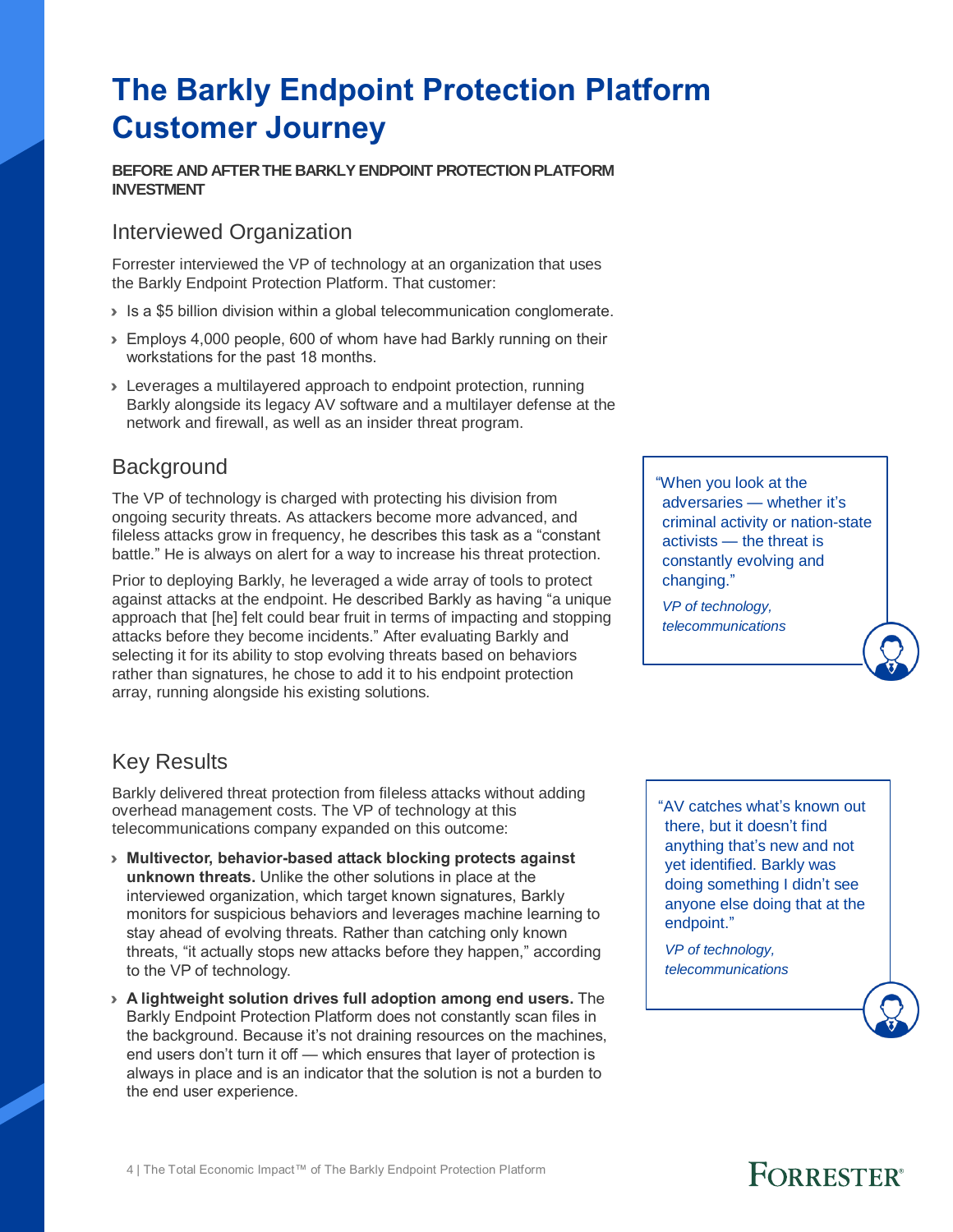- › **Straightforward installation and deployment ensures fast time-tovalue.** Installation and deployment "took minutes." With a click of a button, the interviewed organization pushed the software to all 600 machines. There was no waiting for an overnight push, nor training or change management required for IT admins or end users. Instead, the solution was in place and delivering value quickly.
- › **Thoughtful design points minimize incremental overhead.** The solution was designed to be managed by someone without advanced security skills: It has a clean user interface that doesn't require training to operate. Because security staff are in such high demand (and low supply) these days, reducing overhead is critical. Features like oneclick-override minimize the time required to keep the software and end users operational. The interviewee described it as "low touch, high impact."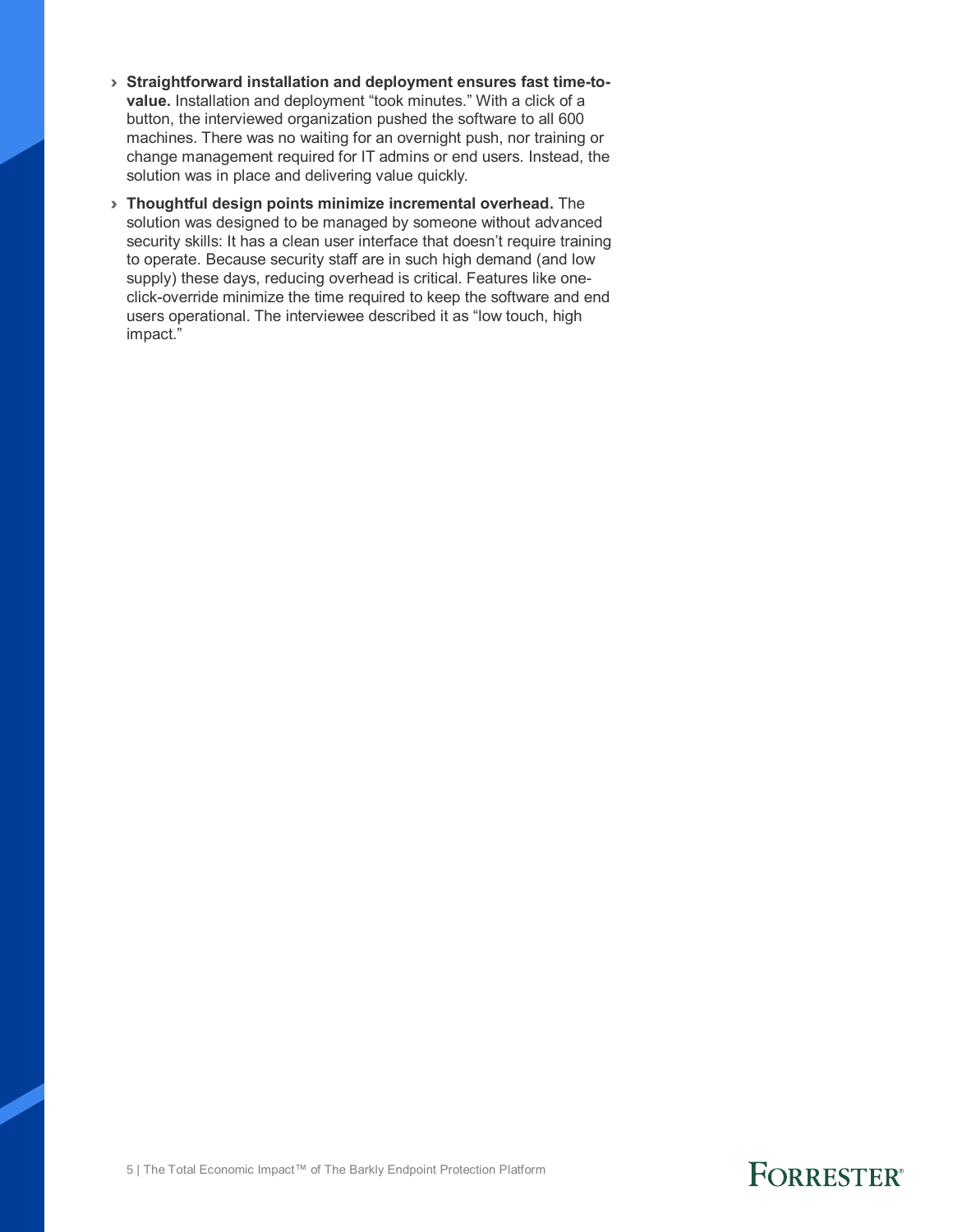## **Analysis Of Benefits**

### **QUANTIFIED BENEFIT DATA**

| <b>Total Benefits</b> |                                        |              |               |               |              |                                |  |
|-----------------------|----------------------------------------|--------------|---------------|---------------|--------------|--------------------------------|--|
| REF.                  | <b>BENEFIT</b>                         | <b>YEAR1</b> | <b>YEAR 2</b> | <b>YEAR 3</b> | <b>TOTAL</b> | <b>PRESENT</b><br><b>VALUE</b> |  |
| Atr                   | Cost savings from avoided<br>incidents | \$135,000    | \$135,000     | \$135,000     | \$405,000    | \$335,725                      |  |
|                       | Total benefits (risk-adjusted)         | \$135,000    | \$135,000     | \$135,000     | \$405,000    | \$335,725                      |  |

### Cost Savings From Avoided Incidents

In its first 18 months as the frontline protection on the interviewed organization's workstation, the Barkly Endpoint Protection Platform has stopped five fileless attacks, including trojan malware, power shell scripts, and malicious macros. Had these attacks been successful, the interviewed organization would have incurred costs in lost employee productivity, downtime, and remediation. The interviewee estimated an average of \$50,000 in costs per incident.

For the model, Forrester assumes that Barkly prevents three incidents per year at an average cost of \$50,000. That \$50,000 recovery fee includes only productivity loss, business loss, and remediation costs. Readers should consider additional costs such as legal fees, the recovery of stolen data, and reputation damage.

This benefit will vary based on:

- > The number of endpoints in use.
- › The actual cost of a breach, which is impacted by:
	- The severity of the incident.
	- The cost of lost business and lost productivity.

To account for these risks, Forrester adjusted this benefit downward by 10%, yielding a three-year risk-adjusted total PV of \$335,725.

The table above shows the total of all benefits across the areas listed below, as well as present values (PVs) discounted at 10%. Over three years, the interviewed organization expects risk-adjusted total benefits to be a PV of nearly \$336,000.



In its first 18 months, Barkly has detected and blocked five fileless attacks.

Impact risk is the risk that the business or technology needs of the organization may not be met by the investment, resulting in lower overall total benefits. The greater the uncertainty, the wider the potential range of outcomes for benefit estimates.

|                | <b>Costing Savings From Avoided Incidents: Calculation Table</b> |             |              |               |               |  |  |  |
|----------------|------------------------------------------------------------------|-------------|--------------|---------------|---------------|--|--|--|
| REF.           | <b>METRIC</b>                                                    | CALC.       | <b>YEAR1</b> | <b>YEAR 2</b> | <b>YEAR 3</b> |  |  |  |
| A <sub>1</sub> | Cost to recover from an incident                                 |             | \$50,000     | \$50,000      | \$50,000      |  |  |  |
| A2             | Annual incidents avoided                                         |             | 3            | 3             | 3             |  |  |  |
| At             | Cost savings from avoided incidents                              | $A1^*A2$    | \$150,000    | \$150,000     | \$150,000     |  |  |  |
|                | Risk adjustment                                                  | $\perp$ 10% |              |               |               |  |  |  |
| Atr            | Cost savings from avoided incidents (risk-<br>adjusted)          |             | \$135,000    | \$135,000     | \$135,000     |  |  |  |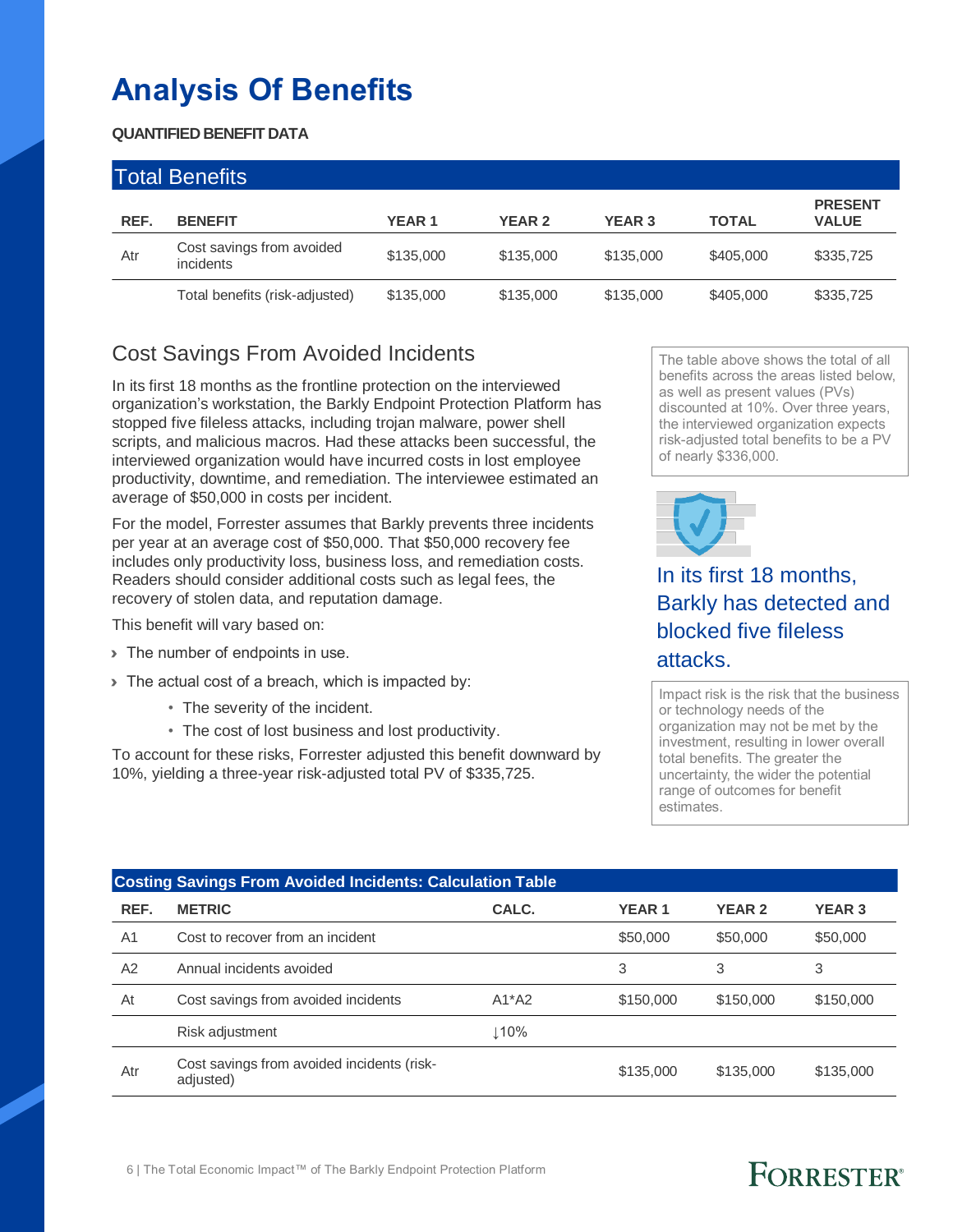### **Flexibility**

The value of flexibility is clearly unique to each customer, and the measure of its value varies from organization to organization. There are multiple scenarios in which a customer might choose to implement the Barkly Endpoint Protection Platform and later realize additional uses and business opportunities, including:

- › **Cost savings from retiring antivirus software.** The interviewee envisions a scenario in which he can eliminate his AV software and solely run Barkly on his workstations, eliminating associated technology fees.
- › **Deploying on additional workstations and servers.** The interviewed organization can deploy Barkly on additional servers or workstations, increasing its protection and, ultimately, benefits.

Flexibility would also be quantified when evaluated as part of a specific project (described in more detail in Appendix A).

Flexibility, as defined by TEI, represents an investment in additional capacity or capability that could be turned into business benefit for a future additional investment. This provides an organization with the "right" or the ability to engage in future initiatives but not the obligation to do so.

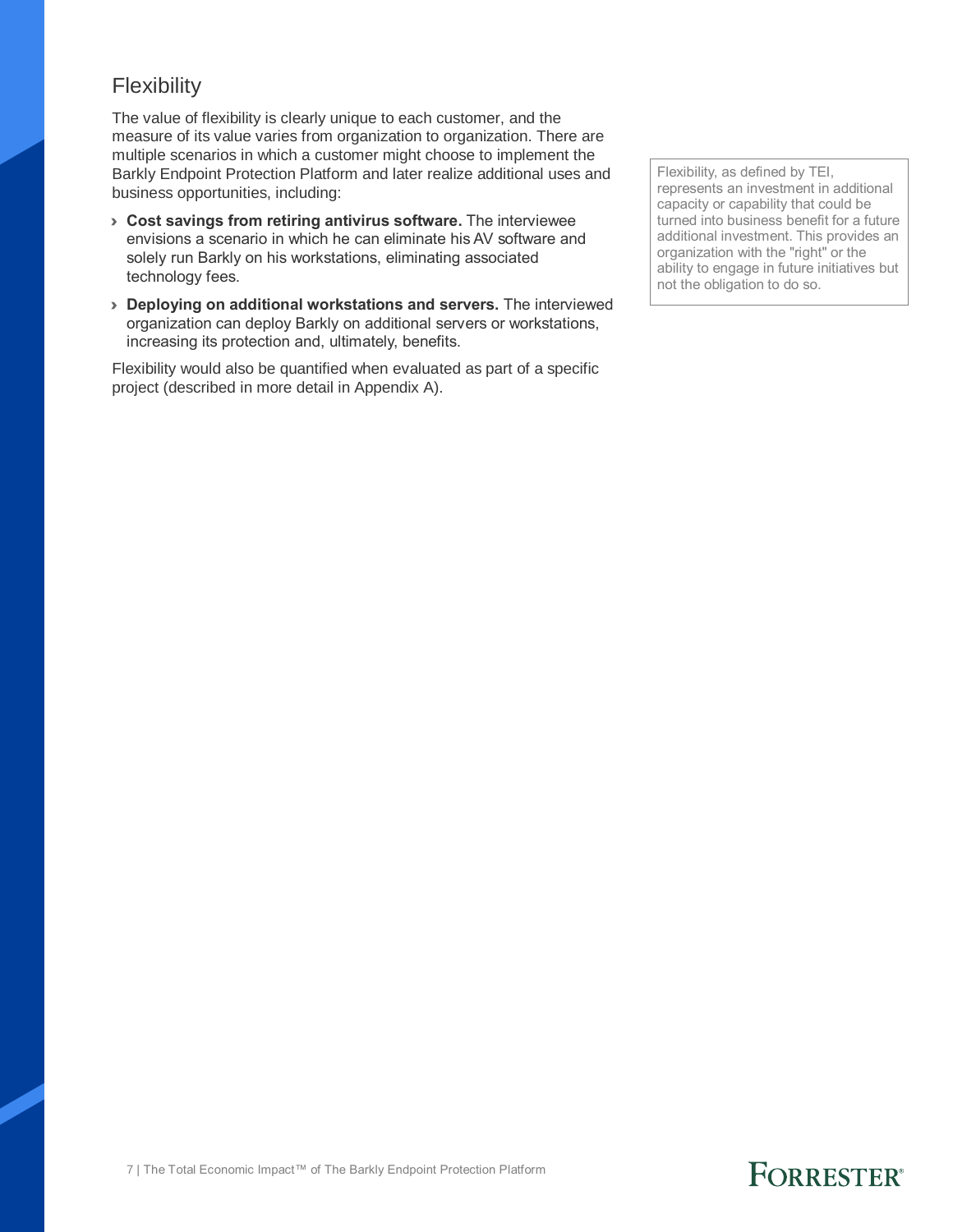## **Analysis Of Costs**

### **QUANTIFIED COST DATA**

| <b>Total Costs</b> |                                                     |                |               |               |               |              |                                |
|--------------------|-----------------------------------------------------|----------------|---------------|---------------|---------------|--------------|--------------------------------|
| REF.               | <b>COST</b>                                         | <b>INITIAL</b> | <b>YEAR 1</b> | <b>YEAR 2</b> | <b>YEAR 3</b> | <b>TOTAL</b> | <b>PRESENT</b><br><b>VALUE</b> |
| <b>Btr</b>         | Technology licensing fees                           | \$0            | \$18,000      | \$18,000      | \$18,000      | \$54,000     | \$44,763                       |
| Ctr                | Installation, deployment,<br>and ongoing management | \$254          | \$1,142       | \$1.142       | \$1.142       | \$3,681      | \$3,095                        |
|                    | Total costs (risk-adjusted)                         | \$254          | \$19,142      | \$19,142      | \$19,142      | \$57,681     | \$47,858                       |

### Technology Licensing Fees

Fees to Barkly are based on the number of endpoints and include both licensing and support. The organization installed Barkly on 600 workstations at \$18,000 per year.

An organization's licensing fees will vary based on the number of endpoints. Barkly provided realistic fees, so the cost is not risk-adjusted, yielding a three-year risk-adjusted total PV of \$44,763.

The table above shows the total of all costs across the areas listed below, as well as present values (PVs) discounted at 10%. Over three years, the interviewed organization expects risk-adjusted total costs to be a PV of nearly \$48,000

| <b>Technology Licensing Fees: Calculation Table</b> |                                               |       |              |               |               |  |  |
|-----------------------------------------------------|-----------------------------------------------|-------|--------------|---------------|---------------|--|--|
| REF.                                                | <b>METRIC</b>                                 | CALC. | <b>YEAR1</b> | <b>YEAR 2</b> | <b>YEAR 3</b> |  |  |
| <b>B1</b>                                           | Technology licensing fees                     |       | \$18,000     | \$18,000      | \$18,000      |  |  |
|                                                     | Risk adjustment                               | $0\%$ |              |               |               |  |  |
| <b>Btr</b>                                          | Technology licensing fees (risk-<br>adjusted) |       | \$18,000     | \$18,000      | \$18,000      |  |  |

### Installation, Deployment, And Ongoing Management

The interviewee described installation as requiring just "one stroke of a button" to deploy to 600 machines. Because of its intuitive interface and lightweight agent, it took one admin just minutes to complete. With a zero-failure rate and no conflicts with other software, there was no rework or follow-up required. End users did not have to upgrade their machines, so no employee communication campaign was required. To be conservative, the model assumes 4 hours of an admin's time.

Ongoing management of the solution is minimal, with an estimated 1.5 hours of an admin's time dedicated to the task each month. The admin's tasks included overriding false positives and overall threat monitoring. This admin did not require advanced security skills and easily absorbed the task into his responsibilities.

These costs will vary based on:

- › Any customizations required.
- › Number of users.



Installation, deployment, and ongoing management required less than 18 hours per year.

#### 8 | The Total Economic Impact™ of The Barkly Endpoint Protection Platform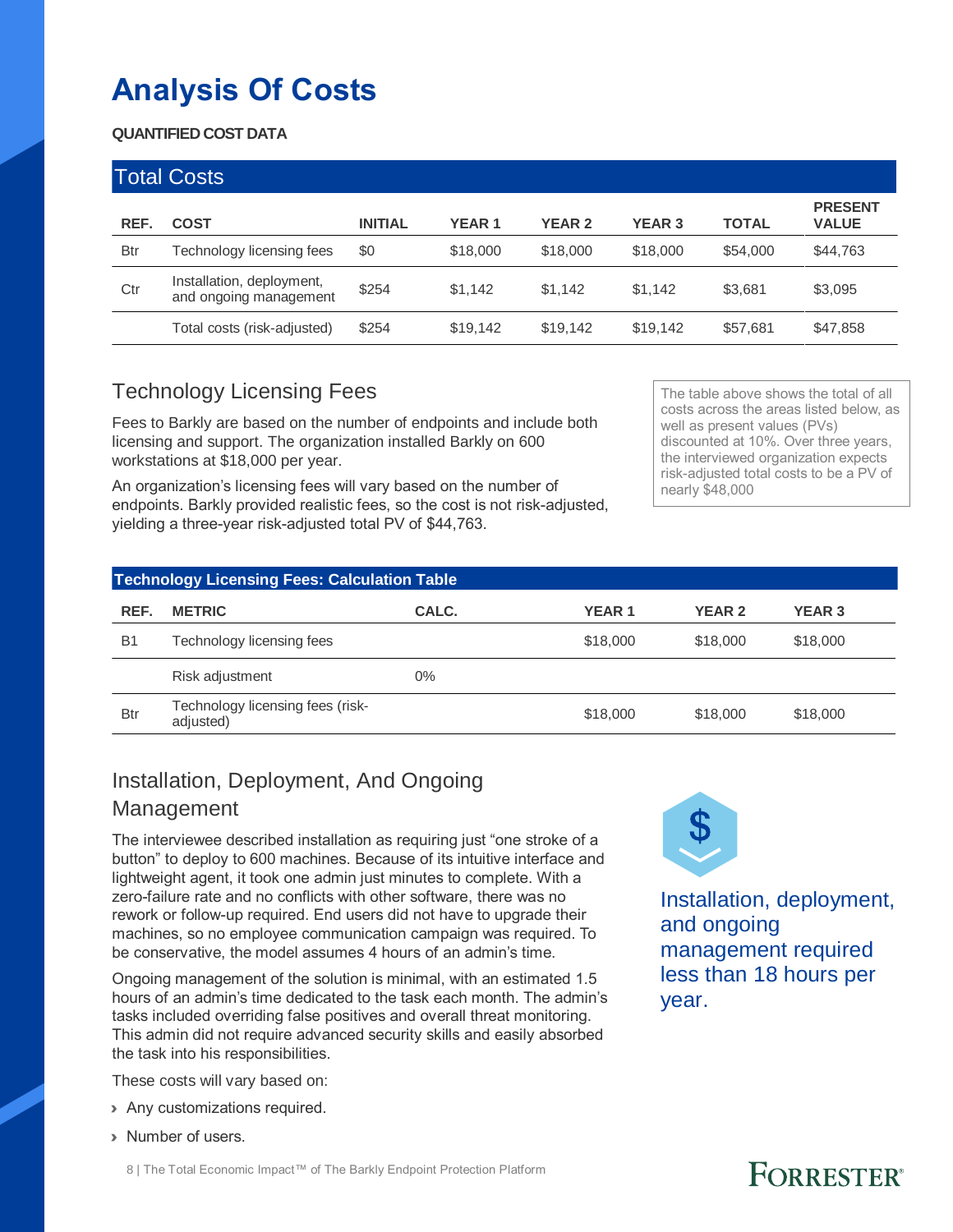› Average fully loaded salaries.

To account for these risks, Forrester adjusted this cost upward by 10%, yielding a three-year risk-adjusted total PV of \$3,095.

Implementation risk is the risk that a proposed investment may deviate from the original or expected requirements, resulting in higher costs than anticipated. The greater the uncertainty, the wider the potential range of outcomes for cost estimates.

#### **Installation, Deployment, And Ongoing Management: Calculation Table**

| REF.           | <b>METRIC</b>                                                           | CALC.                       | <b>INITIAL</b> | <b>YEAR1</b> | <b>YEAR 2</b> | <b>YEAR 3</b> |
|----------------|-------------------------------------------------------------------------|-----------------------------|----------------|--------------|---------------|---------------|
| C <sub>1</sub> | Hours required for installation and<br>deployment (one time)            |                             | 4              | $\Omega$     | $\Omega$      | 0             |
| C <sub>2</sub> | Hours required for ongoing<br>management (monthly)                      |                             |                | 1.5          | 1.5           | 1.5           |
| C <sub>3</sub> | Annual salary for IT admin                                              |                             | \$120,000      | \$120,000    | \$120,000     | \$120,000     |
| C <sub>4</sub> | Resource costs for installation and<br>deployment                       | $=C1$ <sup>*</sup> C3/2,080 | \$231          |              |               |               |
| C <sub>5</sub> | Resource costs for ongoing<br>management                                | $=C2*C3/2,080*$<br>12       |                | \$1,038      | \$1,038       | \$1,038       |
| Ct             | Installation, deployment, and<br>ongoing management                     | $= C4 + C5$                 | \$231          | \$1,038      | \$1,038       | \$1,038       |
|                | Risk adjustment                                                         | ↑10%                        |                |              |               |               |
| Ctr            | Installation, deployment, and<br>ongoing management (risk-<br>adjusted) |                             | \$254          | \$1,142      | \$1,142       | \$1,142       |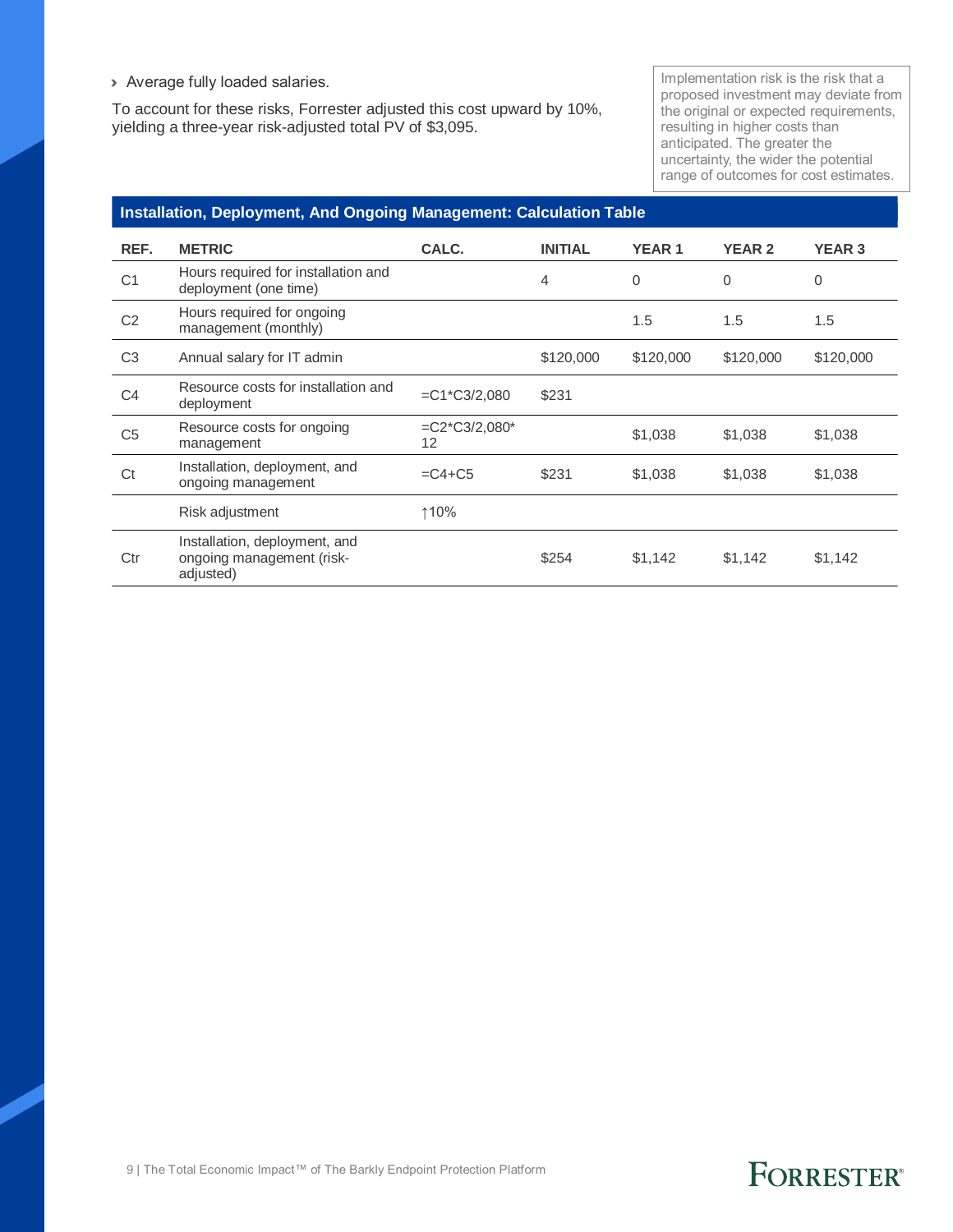## **Financial Summary**

#### **CONSOLIDATED THREE-YEAR RISK-ADJUSTED METRICS**



The financial results calculated in the Benefits and Costs sections can be used to determine the ROI, NPV, and payback period for the interviewed organization's investment. Forrester assumes a yearly discount rate of 10% for this analysis.

These risk-adjusted ROI,

NPV, and payback period values are determined by applying risk-adjustment factors to the unadjusted results in each Benefit and Cost section.

| <b>Cash Flow Table (Risk-Adjusted)</b> |                |                   |            |                   |              |                         |  |  |
|----------------------------------------|----------------|-------------------|------------|-------------------|--------------|-------------------------|--|--|
|                                        | <b>INITIAL</b> | YEAR <sub>1</sub> | YEAR 2     | YEAR <sub>3</sub> | <b>TOTAL</b> | <b>PRESENT</b><br>VALUE |  |  |
| <b>Total costs</b>                     | (\$254)        | (\$19,142)        | (\$19,142) | (\$19,142)        | (\$57,681)   | (\$47,858)              |  |  |
| <b>Total benefits</b>                  | \$0            | \$135,000         | \$135,000  | \$135,000         | \$405,000    | \$335,725               |  |  |
| Net benefits                           | (\$254)        | \$115,858         | \$115,858  | \$115,858         | \$347,319    | \$287,867               |  |  |
| <b>ROI</b>                             |                |                   |            |                   |              | 602%                    |  |  |
| Payback period                         |                |                   |            |                   |              | $<$ 3                   |  |  |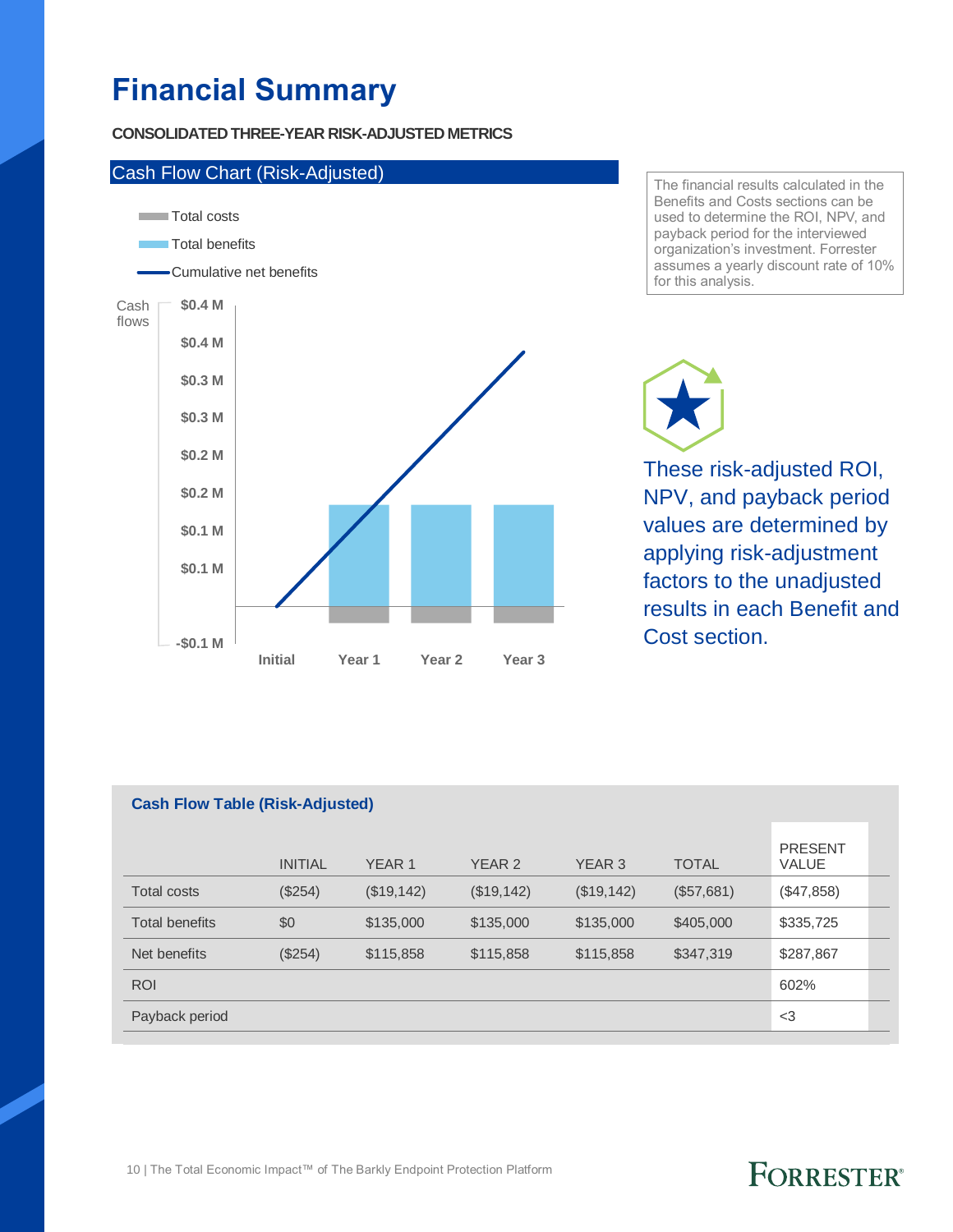## **Barkly Endpoint Protection Platform: Overview**

The following information is provided by Barkly. Forrester has not validated any claims and does not endorse Barkly or its offerings.

Barkly advances endpoint protection and replaces legacy antivirus with the strongest protection, the smartest technology, and the simplest management. There are three key components of the Barkly Endpoint Protection Platform™: Barkly ProtectIQ™, Barkly EvolveIQ™, and Barkly CommandIQ™.

Barkly ProtectIQ™ delivers the strongest protection against the infection and exploitation techniques used in today's complex attacks. ProtectIQ uses Barkly's patented three-level architecture and ability to combine information from native CPU-level hardware capabilities, kernel-level drivers, and user space analytics for an unmatched ability to see and block attacks in real time. ProtectIQ is delivered through the Barkly Rapidvisor® agent, which is local on the endpoint and extremely lightweight, consuming less than 1% of CPU.

Barkly EvolveIQ™ automatically converts malware intelligence into powerful protection through its Continuous Machine Learning Engine that trains models nightly against the latest malware and goodware. The result is maximized protection against new and unknown threats and minimized false positives for customers.

Barkly CommandIQ™ provides a simple, cloud-based management experience with automated incident response from any desktop or mobile device. Administrators can immediately respond to alerts and investigate attacks with one-click isolation and quarantine, root cause identification, and attack visualization. Organizations can deploy Barkly in minutes, without security expertise, policy management, or any configuration.

Barkly is independently certified for antivirus replacement, HIPAA, PCI DSS, and NIST and receives top reviews from third-party organizations and communities such as SC Magazine, Capterra, and Spiceworks. Barkly is formed by an elite team of security and software-as-a-service (SaaS) experts from IBM, Cisco, and Intel and is backed by investors NEA and Sigma Prime.

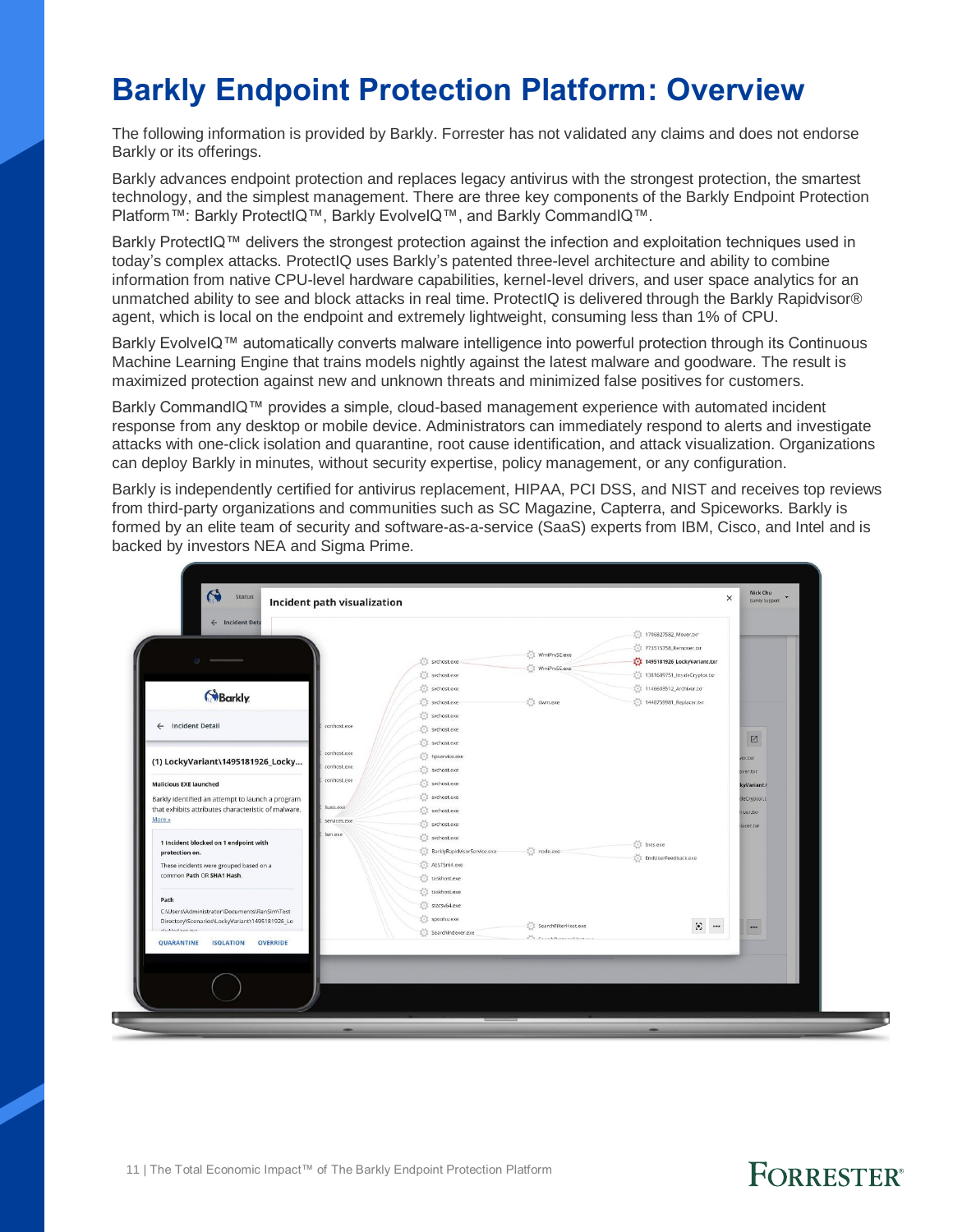## **Appendix A: Total Economic Impact**

Total Economic Impact is a methodology developed by Forrester Research that enhances a company's technology decision-making processes and assists vendors in communicating the value proposition of their products and services to clients. The TEI methodology helps companies demonstrate, justify, and realize the tangible value of IT initiatives to both senior management and other key business stakeholders.

### Total Economic Impact Approach



**Benefits** represent the value delivered to the business by the product. The TEI methodology places equal weight on the measure of benefits and the measure of costs, allowing for a full examination of the effect of the technology on the entire organization.



**Costs** consider all expenses necessary to deliver the proposed value, or benefits, of the product. The cost category within TEI captures incremental costs over the existing environment for ongoing costs associated with the solution.



**Flexibility** represents the strategic value that can be obtained for some future additional investment building on top of the initial investment already made. Having the ability to capture that benefit has a PV that can be estimated.



**Risks** measure the uncertainty of benefit and cost estimates given: 1) the likelihood that estimates will meet original projections and 2) the likelihood that estimates will be tracked over time. TEI risk factors are based on "triangular distribution."

The initial investment column contains costs incurred at "time 0" or at the beginning of Year 1 that are not discounted. All other cash flows are discounted using the discount rate at the end of the year. PV calculations are calculated for each total cost and benefit estimate. NPV calculations in the summary tables are the sum of the initial investment and the discounted cash flows in each year. Sums and present value calculations of the Total Benefits, Total Costs, and Cash Flow tables may not exactly add up, as some rounding may occur.



The present or current value of (discounted) cost and benefit estimates given at an interest rate (the discount rate). The PV of costs and benefits feed into the total NPV of cash flows.



The present or current value of (discounted) future net cash flows given an interest rate (the discount rate). A positive project NPV normally indicates that the investment should be made, unless other projects have higher NPVs.



#### **Return on investment (ROI)**

A project's expected return in percentage terms. ROI is calculated by dividing net benefits (benefits less costs) by costs.



The interest rate used in cash flow analysis to take into account the time value of money. Organizations typically use discount rates between 8% and 16%.



The breakeven point for an investment. This is the point in time at which net benefits (benefits minus costs) equal initial investment or cost.